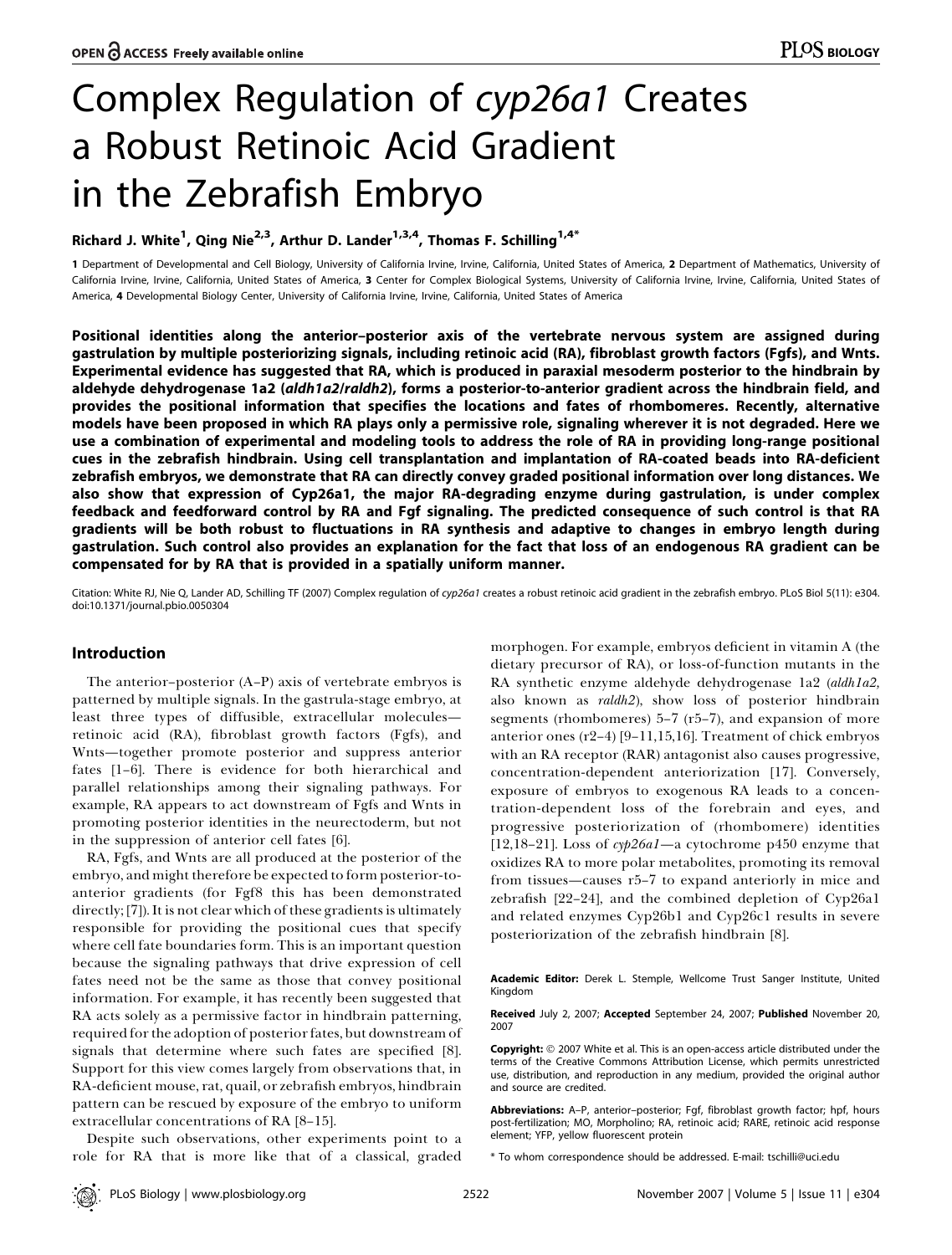## Author Summary

The formation of gradients of morphogens, signaling molecules that determine cell fates in a concentration-dependent manner, is a fundamental process in developmental biology. Several morphogens pattern the anterior–posterior (head to tail) axis of the vertebrate nervous system, including the vitamin A derivative, retinoic acid (RA) and fibroblast growth factors (Fgfs). However, it remains unclear how the activities of such morphogen gradients are coordinated. We have addressed this question by combining genetic experiments in zebrafish and computational analyses. We show that RA acts as a graded signal over long distances and that its gradient is shaped, to a large extent, by local control of RA degradation. In particular, RA promotes and Fgf suppresses RA degradation, thereby linking the shapes of RA and Fgf gradients. Computational models suggest that this linkage helps make RAmediated patterning robust to changes in the rate at which RA is synthesized (which may vary with levels of dietary vitamin A) as well as in the size and shape of the embryo during development. Analogous regulatory loops may be used for similar purposes in other tissues in which RA and Fgfs interact, as well as in other morphogen systems.

Efforts to understand the role of RA in hindbrain patterning have recently been fostered by the recognition that localized degradation is critical in controlling RA signaling. Sirbu et al. [25] suggested that degradation creates shifting boundaries of RA activity and that duration of exposure to RA rather than concentration controls rhombomere fate. In contrast, Maves et al. [12] argued that pattern is determined by an RA morphogen gradient that is not fixed, but grows steeper with time, specifying rhombomeres sequentially from anterior to posterior. Recently, Hernandez et al. [8] proposed a ''gradient-free'' model in which discrete zones of local RA degradation are progressively induced over time, in coordination with changes in cell responsiveness to RA. Since this model does not explain how such zones are placed in their correct positions, it reverts to an essentially permissive role for RA (i.e., positional information must still come from signals other than RA, such as Fgfs or Wnts).

Here we propose a new view that reconciles both existing and new data. In it, local degradation of RA plays a central

role, yet long-range RA gradients directly provide graded positional cues. This model is motivated by experimental data on the control of expression of Cyp26 enzymes, and by computational analysis of feedback and feedforward interactions between RA and Fgf signaling that are revealed by these data. We argue that this makes the RA gradient resistant to fluctuations (robust) in RA synthesis rate and stable over an expanding field of cells. We also show that one characteristic of such a morphogen gradient system based on regulated degradation is the ability to produce gradients of relatively normal shape even when RA is applied globally to an embryo. The model also suggests a mechanism by which the incorporation of retinoids into patterning systems may have taken place during chordate evolution.

### Results

#### Long-Range, Graded Effects of RA in Zebrafish Embryos

Studies in a variety of vertebrate embryos support the view that RA diffuses through tissues [26], can act at long range, and has graded effects on patterning [27–29]. However, direct evidence that diffusible RA sets up a gradient of RA response, which in turn assigns different fates to cells at different levels of RA signaling, is still lacking. To investigate this question, we utilized a zebrafish line carrying a yellow fluorescent protein (yfp) transgene under the control of retinoic acid response elements (rare:yfp [30]). In transgenic embryos, expression of YFP was readily detectable in the developing spinal cord and posterior hindbrain at 22–24 hours post-fertilization (hpf) (up to the r6/r7 boundary; Figure 1A), and was clearly graded from posterior to anterior in the posterior hindbrain (Figure 1B). Expression was completely lost in RA-deficient embryos injected with an *aldh1a2* morpholino (aldh1a2-MO; Figure 1C), and could be restored by the prior transplantation of cells overexpressing aldh1a2 and targeted to somitic mesoderm, where  $\alpha$ ldh1 $\alpha$ 2 is normally expressed (Figure 1D). In most cases, rescue spanned the width of the neural tube (approximately six cell diameters [ $\sim$ 70 µm]; Table 1).

Similarly, ion-exchange beads soaked in  $10-100 \mu M$  RA and implanted just anterior to the first somite at 19 hpf also strongly induced rare:yfp (Figure 1E-1G). YFP expression was observed at a greater distance—up to 300 µm—when beads

| <b>Table 1.</b> Julianary Of Hanspiants and bead implantations         |                                                  |                                                    |                                                              |  |  |  |  |  |  |
|------------------------------------------------------------------------|--------------------------------------------------|----------------------------------------------------|--------------------------------------------------------------|--|--|--|--|--|--|
| <b>Experiment Design</b>                                               | <b>Number with Muscle Cells</b><br>(Total Hosts) | Number with $YFP^+$<br><b>Cells in Neural Tube</b> | <b>Number That Span</b><br>Width of Neural Tube <sup>a</sup> |  |  |  |  |  |  |
| wt + aldh1a2 $\rightarrow$ RARE <sup>b</sup> + aldh1a2-MO at 4 hpf     | 77 (118)                                         | 20 (26.0%)                                         | 15/20                                                        |  |  |  |  |  |  |
| wt + aldh1a2 $\rightarrow$ RARE <sup>b</sup> + aldh1a2-MO at 17-18 hpf | 6(28)                                            | $2(33.3\%)$                                        | 2/2                                                          |  |  |  |  |  |  |
| wt + aldh1a2 $\rightarrow$ RARE <sup>b</sup> + aldh1a2-MO at 10-11 hpf | 16(29)                                           | 9(56.3%)                                           | 8/9                                                          |  |  |  |  |  |  |
| RARE <sup>b</sup> + aldh1a2-MO + 100 $\mu$ M RA bead at 19 hpf         | N/A                                              | 4/6                                                | 4/4                                                          |  |  |  |  |  |  |
| RARE <sup>c</sup> + 10 µM DEAB + 10 µM RA bead at 19 hpf               | N/A                                              | 6/6                                                | 6/6                                                          |  |  |  |  |  |  |
| RARE <sup>c</sup> + 10 $\mu$ M DEAB + 100 $\mu$ M RA bead at 19 hpf    | N/A                                              | 6/6                                                | 6/6                                                          |  |  |  |  |  |  |

|  |  |  |  | Table 1. Summary of Transplants and Bead Implantations |  |  |  |  |
|--|--|--|--|--------------------------------------------------------|--|--|--|--|
|--|--|--|--|--------------------------------------------------------|--|--|--|--|

For transplantations, embryos were scored for position of the transplant and rescue of the rare:yfp transgene. All embryos with YFP<sup>+</sup> cells in the neural tube had some donor cells in the somitic mesoderm. For bead implantations, the number of embryos with  $YFP^+$  cells was scored.

<sup>a</sup>The number of embryos in which YFP expression extended to the other side of the neural tube.

b Embryos from hemizygous rare:yfp incrosses (75% of embryos carry the rare:yfp transgene).<br>Embryos from home russus rareyfn incrosses (199% of embryos are home russus rareyfn)

Embryos from homozygous rare:yfp incrosses (100% of embryos are homozygous rare:yfp).

N/A, not applicable; wt, wild type.

doi:10.1371/journal.pbio.0050304.t001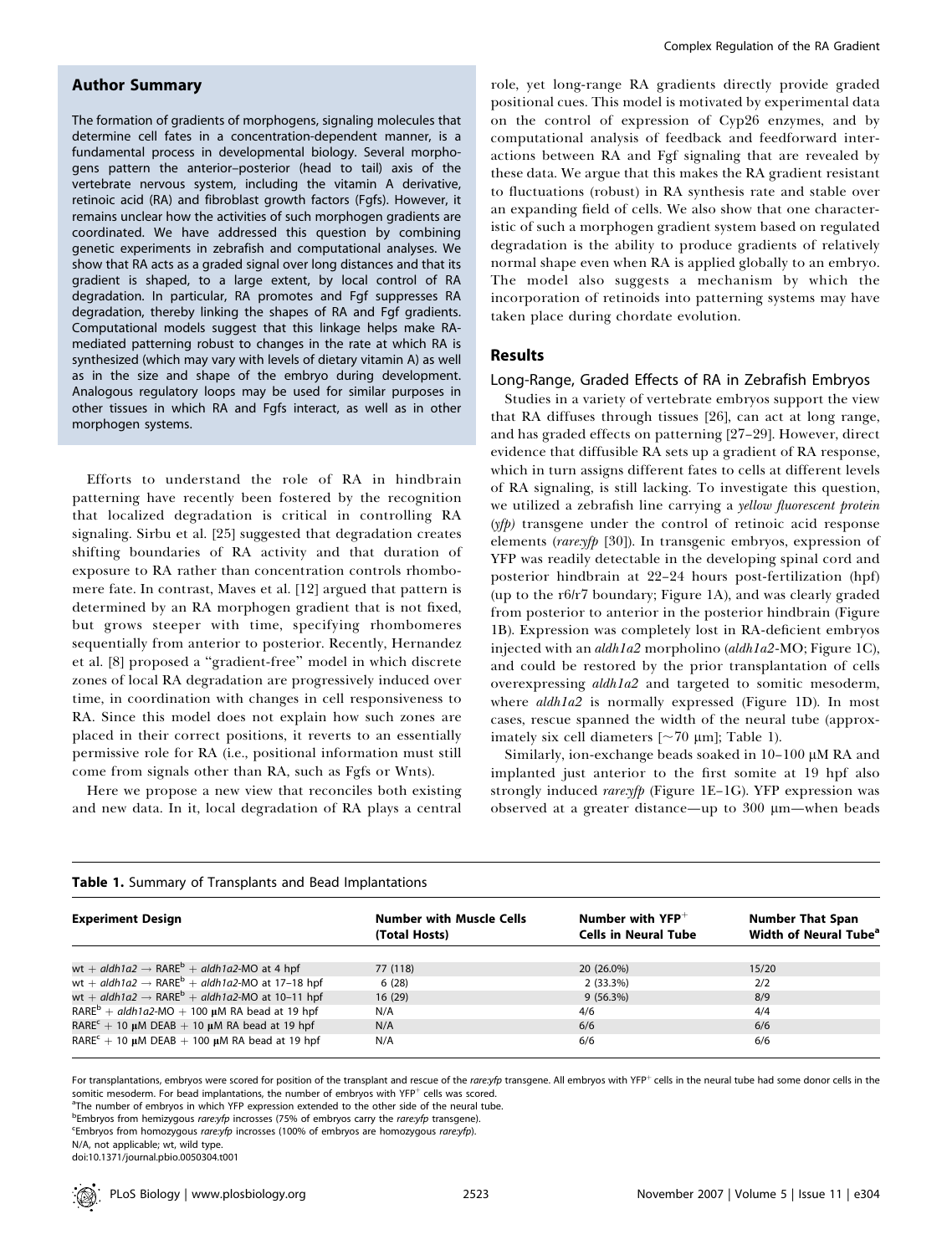

Figure 1. Responses of Embryos to Sources of RA.

Long-range induction of a rare:yfp reporter. Confocal images of live embryos, dorsal view, anterior to the left.

(A) rare:yfp expression in posterior hindbrain and spinal cord at 24 hpf with an anterior boundary at r6/7.

(B) Quantification of fluorescence intensities in (A).

(C) Lack of YFP expression in an aldh1a2 morphant embryo.

(D) Rescue of YFP expression in a morphant by somitic mesoderm (yellow) transplanted during gastrulation.

(E–I) Bead implantation. RA-coated beads were implanted anterior to the first somite at 18–19 hpf and imaged at 23–24 hpf. A DMSO-coated bead (E) failed to rescue YFP expression, whereas beads soaked in either 10 μM (F) or 100 μM (G) RA induced YFP at distances of up to 200 μm.

(H and I) Inhibition of both cyp26b1 and cyp26c1 in DEAB-treated embryos leads to a symmetrical response from the rare:yfp reporter to a bead soaked in 10 uM RA (compare [H] with [I]).

The dotted line indicates the r6/7 boundary, the dashed line, the anterior border of somite 1. nt, neural tube; s, somites. doi:10.1371/journal.pbio.0050304.g001

were soaked in  $100 \mu M$  RA (Table 1). Interestingly, responses to low  $(10 \mu M)$  doses of RA were markedly asymmetrical (Figure 1F and 1H), extending up to  $300 \mu m$  posteriorly but truncated anteriorly near the r6/7 boundary. This asymmetry was eliminated with MOs directed against  $\alpha p^26b1$  and  $\alpha p^26c1$ (Figure 1I), which are highly expressed just anterior to the r6/ 7 boundary [8].

From these results, we infer that RA signaling in the neural ectoderm is graded in vivo, that signaling is dose dependent, and that long-range effects of RA can be mediated across territories in which RA cannot be synthesized (ruling out a relay-type model of RA action at a distance). In addition, asymmetries in the response to RA signaling arise in a

manner consistent with localized effects of Cyp26 enzymes on RA responsiveness, as previously proposed [8]

The rare: yfp reporter appears primarily to read out sustained, high-level RA signaling. For example, YFP was not normally detected in transgenic gastrula- or early somitestage embryos, when RA is known to act, but could be induced by beads soaked in very high levels of RA (10–25mM; Figure S1A–S1C). As a more sensitive readout of early RA signaling, we monitored two direct RA target genes, hoxb4 and hoxb5a [31]. Normally, hoxb4 has an anterior limit at the r6/7 boundary, whereas hoxb5a is expressed further posteriorly in the spinal cord (Figure 2A). Both genes require RA signaling for their early expression (Figure 2B) and both possess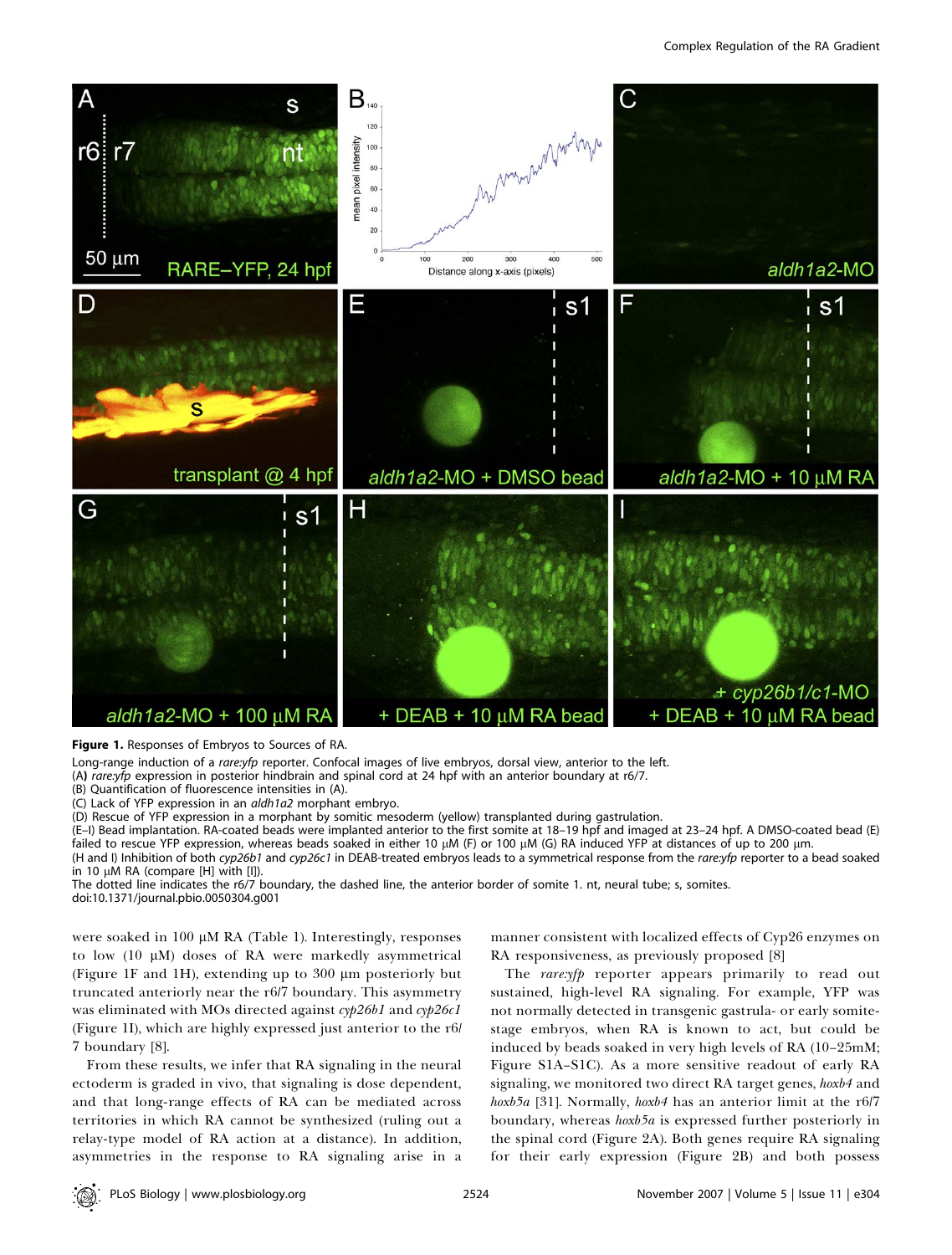

#### Figure 2. Concentration-Dependent Induction of hox Gene Expression by RA

(A) In wild-type (wt) embryos, hoxb4 expression in the neural tube (nt) extends to the r6/7 boundary, whereas the limit of hoxb5a expression is level with the first somite (s).  $hoxb5a$  is also expressed in axial, lateral (lat), and cranial (cm) mesoderm.

(B and C) Beads soaked in 100 µM RA were implanted at 1–3 somites (10.3–11 hpf) into DEAB-treated embryos, fixed 3 h later, and assayed for hox expression. Dorsal views, showing in situ hybridization with probes for hoxb4 and hoxb5a at 14 hpf.

(B) DMSO-coated beads do not induce hox expression.

(C) RA-coated beads induce hoxb5a in lateral mesoderm (arrowhead), hoxb5a/hoxb4 double-positive cells near the bead, and hoxb4 single-positive cells further away (black arrow).

(D–F) Time-course of hoxb5a induction in response to a 100 µM RA bead: no induction 30 min post-implantation (D), a few cells near the bead after 60 min (arrowhead) (E), and strong expression further away after 180 min (F).

(G–L) RA-induced degradation limits the range of RA signaling. RA beads were implanted at 1–3 somites (10.3–11 hpf) into DEAB-treated embryos, fixed 3 h later, and assayed for hox expression. Dorsal views, showing in situ hybridization with probes for hoxb5a (G–I) or hoxb4 (K and L) at 14 hpf. (G) Implantation of a DMSO bead has no effect on gene expression in DEAB–treated embryos.

(H and I) A 100 µM RA bead placed into a DEAB-treated, cyp26a1 morphant (I) induces hoxb5a over a much larger area than a DEAB-treated control (H). (J) Graph showing an increase in the range of hox induction in cyp26a1 morphant, DEAB-treated embryos (black bar) as compared to DEAB-treated (light grey bar). The asterisk (\*) indicates significantly different from DEAB-treated controls ( $p < 0.05$ ), using the Student t-test. (K and L) A 10  $\mu$ M RA bead placed into a cyp26a1 morphant induces hoxb4 over a much larger area.

doi:10.1371/journal.pbio.0050304.g002

functional, phylogenetically conserved RAREs within their promoters [32,33]. Since hoxb4 is expressed more anteriorly, one might expect it to be activated by lower RA concentrations than hoxb5a. Consistent with this, beads coated in 100  $\mu$ M RA and implanted into embryos treated with 10  $\mu$ M diethylaminobenzaldehyde ([DEAB), which inhibits class 1 aldehyde dehydrogenases and thereby blocks RA synthesis [12,14,34,35], induced expression of both hox genes (Figure 2C) at early neurula stages (10–11 hpf). Induction was detectable within 60 min of bead implantation (Figure 2D– 2F), and consistently extended further from the bead for hoxb4 (94.86  $\pm$  17.18 µm; n = 4) than for hoxb5a (38.44  $\pm$  6.27  $\mu$ m;  $n = 5$ ). These results suggest that there are multiple thresholds of RA response, with more anteriorly expressed target genes exhibiting lower expression thresholds. Together, the results in Figures 1 and 2 imply that RA can establish long-range gradients that directly specify the location of expression of genes that control A–P identity.

## Effects of RA-Induced Feedback on RA Degradation and the Range of RA Signaling

In contrast to the loss of asymmetry in the RA response at 24 hpf caused by reducing  $\exp 26b1$  and  $\exp 26c1$  function (Figure 1H and 1I), the range of  $h \circ \mathbf{z}$  and  $h \circ \mathbf{z}$  responses at 13-14 hpf was more than doubled by inhibiting  $\exp 26a1$ function (Figure 2G–2L). This was unexpected because, at the stage of bead implantation for these experiments,  $\alpha p26a1$  is not normally expressed within the hindbrain (Figure 3A). This suggested that RA beads were themselves inducing cyp26a1. Indeed, in situ hybridization revealed marked  $\alpha$ yp26a1 induction up to 53 µm from the bead (Figure 3B). In contrast, RA beads only weakly induced  $\alpha$ *yp26b1* expression (in cranial mesoderm; Figure 3C, arrowhead), and did not induce cyp26c1 at all (Figure 3D), findings that are consistent with studies in chick [36]. Whole-embryo treatment with high RA levels  $(1 \mu M)$  also failed to induce cyp26b1 or cyp26c1, suggesting that these enzymes do not simply have lower sensitivities to RA than cyp26a1 (unpublished data). If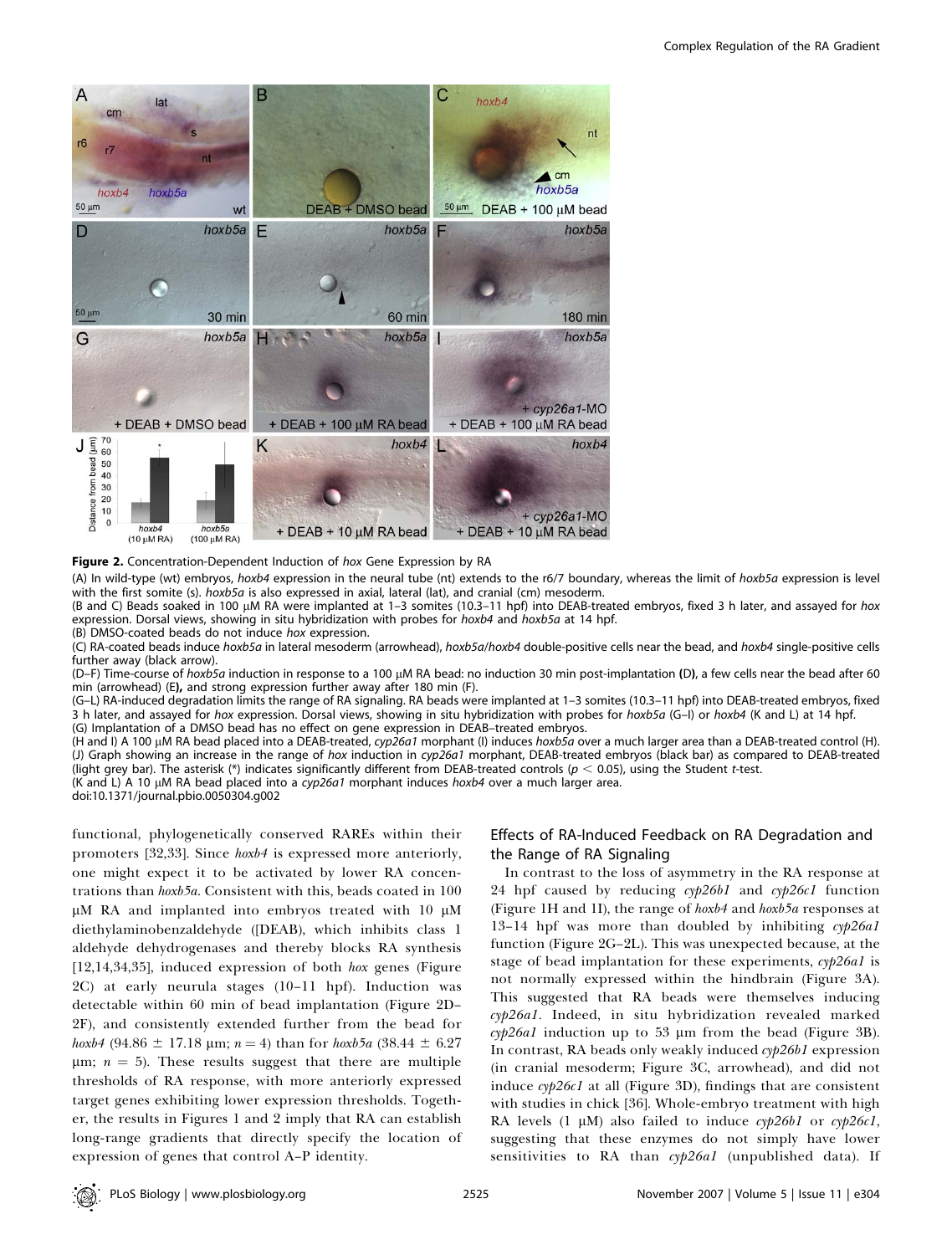

Figure 3. Regulation of Cyp26s by RA

(A) Loss of cyp26a1 expression in cranial mesoderm in DEAB-treated embryos and lack of induction by a DMSO-soaked bead.

(B) Induction of cyp26a1 expression by an RA bead; inset, optical section showing cyp26a1 induction in both the neural tube (nt), lying above the notochord (n), and lateral mesoderm (white arrowhead). The asterisk (\*) indicates the bead.

(C) Weak induction of cyp26b1 (black arrowhead).

(D) No induction of cyp26c1.

doi:10.1371/journal.pbio.0050304.g003

anything, RA appeared to have a short-range inhibitory effect on cyp26c1 expression (Figure 3D).

Although it has been observed that exogenous RA induces  $\alpha$ p $\beta$ 6a1 in the hindbrain [36,37], loss of RA signaling does not affect endogenous cyp26a1 expression [8,25,37]. This has led to the view that cyp26a1 induction occurs only at supraphysiological levels of RA, possibly as a form of protection against teratogenicity [8]. Yet in Figure 3, the range over which cyp26a1 is induced implies that its expression is triggered by levels of RA similar to those that induce hoxb4 and *hoxb5a*. This result is even more curious in view of the fact that these hox genes and cyp26a1 are not normally coexpressed in the neurectoderm.

To try to make sense of these observations, we reexamined endogenous patterns of cyp26a1 expression in embryos, starting at gastrula stage (4–9 hpf; Figure 4). At this stage, cyp26a1 is reported to be restricted anteriorly to the animal

pole in the presumptive forebrain and midbrain, and posteriorly to the involuting margin [6,8]. Close inspection, however, revealed the presence of previously unrecognized, low-level cyp26a1 expression in between these two sites (Figure 4A and 4C). This was observed at mid-gastrula stages (75% epiboly), predominantly in the hypoblast (future mesendoderm; lower panel, Figure 4A) and extended approximately halfway between the anterior and marginal cyp26a1 expression domains (arrow to arrowhead on Figure 4A). By late gastrula (90% epiboly), weak  $\alpha$ *p26a1* expression covered the entire region between the anterior and marginal domains (arrow to arrowhead on Figure 4C) and was observed in both the epiblast (future ectoderm) and hypoblast (lower panel, Figure 4C), encompassing the entire presumptive hindbrain field. Because this expression was weak, it might easily have been overlooked were it not for the fact that it completely disappeared upon treatment with  $10 \mu M$  DEAB (Figure 4B and 4D). In contrast (and as previously reported), the strong expression of cyp26a1 in the anterior central nervous system and posterior margin was RA-independent [37]. Similar RA-dependent, weak cyp26a1 expression in the presumptive hindbrain can be seen in a recent study of vitamin A–deficient quails (see Figure 3B of [36]).

These data indicate that expression of the major RAdegrading enzyme, cyp26a1, in cells within or adjacent to the presumptive hindbrain during gastrulation is under the control of RA signaling. This suggests a more subtle role for RA degradation than simply creating boundaries beyond which RA cannot spread. Given that expression at such locations is weak, the question arises as to whether it is of any physiological consequence. To address this, we used mosaic analysis, transplanting  $\alpha p26a1$  morphant cells at 5 hpf (50%) epiboly) into wild-type embryos and assaying the expression of hoxb1b at 9–10 hpf (90% epiboly–tailbud; Figure 5A and 5D). When located within the endogenous hoxb1b domain, Cyp26a1-deficient cells down-regulated hoxb1b (Figure 5B– 5C9), Cyp26a1-deficient cells also often caused an increase in expression in adjacent cells (Figure  $5E-5F'$ ). These results indicate that the low-level expression of cyp26a1 within and near the presumptive hindbrain is, indeed, functionally



Figure 4. RA-Dependent Expression of cyp26a1

Wild-type (wt) and DEAB-treated embryos were stained for extended periods of time for cyp26a1 expression to investigate low-level expression. Top, dorsal view; bottom, lateral view.

(A and C) Weak expression posterior to the presumptive midbrain (arrow to arrowhead).

(B and D) This expression is lost in DEAB-treated embryos.

doi:10.1371/journal.pbio.0050304.g004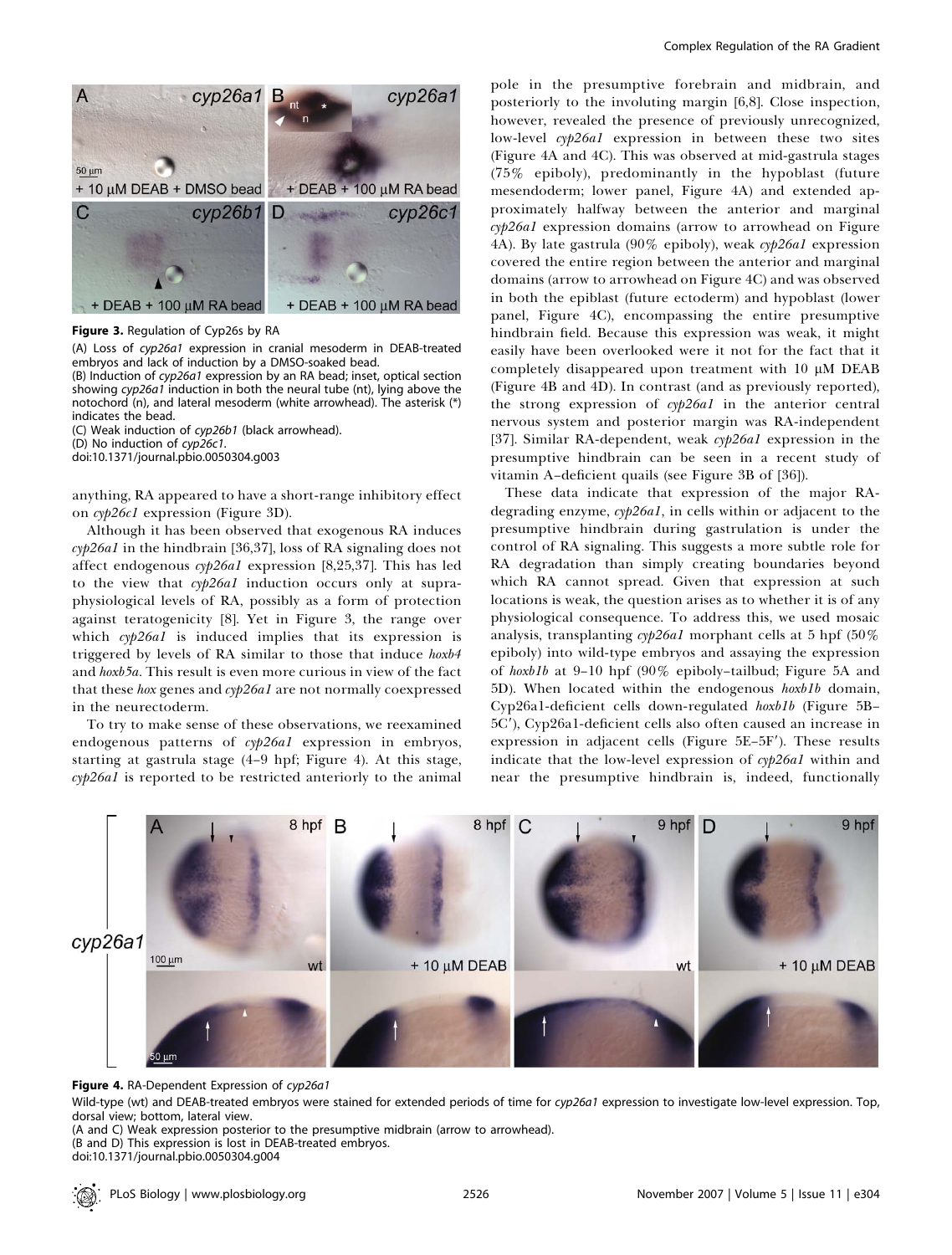

Figure 5. cyp26a1 Is Required Outside of the Anterior Neural Domain

(A and D) hoxb1b expression in wild-type (wt) embryos.

(A–C') Lateral view, anterior to top, dorsal to right.

(D-F') Dorsal view, anterior to top.

(B, C9, E, and F9) Merged brightfield and fluorescent images show positions of transplanted cyp26a1-deficient cells labeled with lysine-fixable rhodamine dextran (red).

(B-C') Transplants of cyp26a1-deficient cells located within the endogenous hoxb1b domain cause a nearly cell-autonomous decrease in hoxb1b expression (black arrowheads).

(E–F') Transplants of cyp26a1-deficient cells also cause changes in hoxb1b expression in adjacent host cells (white arrowheads). doi:10.1371/journal.pbio.0050304.g005

relevant. Moreover, because the observed effects were limited either to the transplanted cells themselves or cells nearby, the results imply that  $\epsilon \psi/26aI$  normally influences RA signaling only over very short ranges (the significance of this point will be discussed later).

## Fgf Regulates cyp26a1 Expression

If low-level cyp26a1 expression in the future hindbrain of the gastrula-stage embryo is induced by RA signaling, why does such expression decline from anterior to posterior (Figure 4A–4D), a direction along which RA signaling presumably increases? This observation suggests that there must be additional, position-specific inputs into cyp26a1.

To clarify the nature of such inputs, we implanted RA beads into different A–P locations in DEAB-treated embryos at mid-gastrula  $(8 \text{ hpf})$ . This rapidly induced cyp26al  $expression (\leq 30 min)$ , but the pattern of induction depended on the precise bead position (Figure 6A–6D). Beads placed within 100  $\mu$ m of the anterior domain of high-level cyp26a1 expression in the brain induced cyp26al anterior to the bead—in a pattern that merged with endogenous  $\epsilon \gamma p 26a1$  but not posteriorly (Figure 6C). Beads placed further posteriorly at mid-trunk levels (Figure 6D), failed to induce cyp26a1 expression near the bead at all (where RA levels should be highest), but only far anteriorly (white arrowhead) and near the posterior margin (white arrow). These results suggest that the capacity of cells to induce cyp26a1 in response to RA declines from anterior to posterior, rising again near the posterior end of the embryo. A similar phenomenon can

be seen if DEAB-treated embryos are treated with increasing concentrations of exogenous RA (Figure S2A–S2D).

An attractive candidate for a factor controlling such positional effects is Fgf. Eliminating all Fgf signaling is known to lead to cyp26a1 expression along the entire A–P axis [6], which suggests that one role of Fgfs may be to suppress cyp26a1 expression. We examined this possibility by treating embryos with various concentrations of the Fgf receptor tyrosine kinase inhibitor SU5402. As shown in Figure 6E–6G, in the presence of SU5402, the border of high-level cyp26a1 in the neurectoderm shifted, in a concentration-dependent fashion, progressively toward the posterior. Interestingly, the expansion of cyp26a1 expression upon blockade of Fgf signaling was prevented by simultaneous administration of DEAB (Figure 6H). Thus, Fgf appears to act indirectly, by inhibiting RA-mediated activation of cyp26a1 expression.

#### Modeling the RA Gradient System

From the information presented above, we infer that RA gradients, at least during gastrulation, should be influenced by interacting feedback (RA signaling inducing RA degradation) and feedforward (Fgf signaling repressing RA degradation) effects. To identify the consequences of such effects, we turned to quantitative modeling, using partial differential equations to describe the spatial dynamics of RA diffusion and degradation (see Materials and Methods). Because RA is a lipophilic molecule that can pass directly through cell membranes, we initially ignored cell boundaries, modeling RA as a substance that moves freely through tissue, being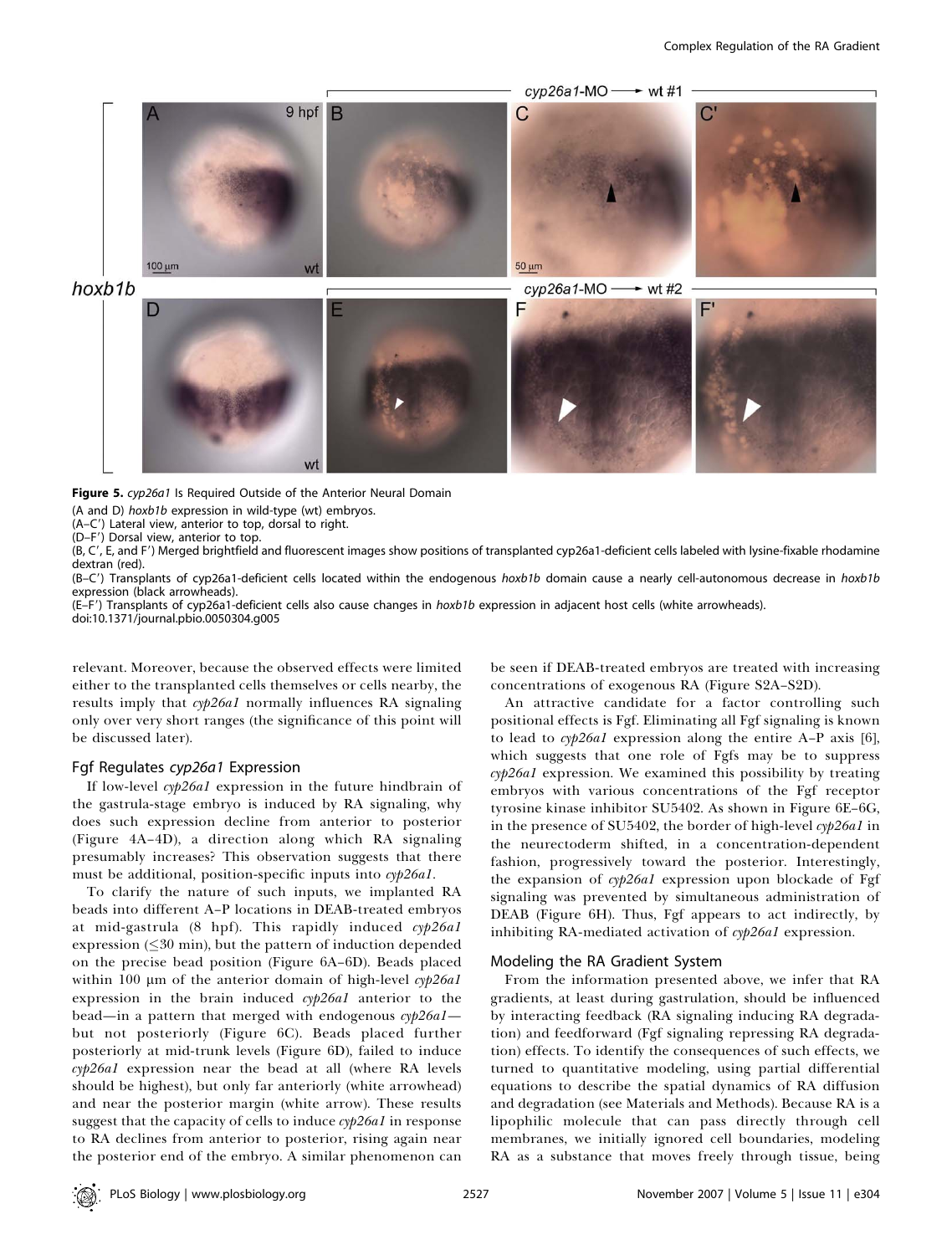

Figure 6. Regulation of cyp26a1 by RA and Fgfs

(A and B) Anterior and marginal expression domains of cyp26a1 expression are unchanged by 10  $\mu$ M DEAB. Anterior is to the left in all panels. (C and D) RA beads (black arrowheads) induce cyp26a1 expression in DEAB-treated embryos far from (white arrowhead and arrow in [D]), but not adjacent to the bead.

(E–H) Fgf signaling sets the posterior boundary of cyp26a1 expression.

(E) cyp26a1 expression in wild type (wt) (lateral view, anterior to the left).

(F and G) Expression in SU5402-treated embryos shifts posteriorly in a concentration-dependent manner (compare brackets in [E], [F] and [G]). (H) The posterior shift caused by blocking Fgf signaling is abolished by DEAB treatment.

doi:10.1371/journal.pbio.0050304.g006

degraded at any location in proportion to the amount of Cyp26 enzyme expressed by cells there. However, the observations in Figure 5 made us realize that this could not be the case. The fact that the effects of blockade of cyp26a1 in transplanted cells were nearly cell autonomous tells us that RA molecules that enter cells with even low levels of cyp26a1 expression get degraded before they have an opportunity to exit the cell. The only way that RA can act over long distances, yet effectively never leave cells, is if transport precedes cell entry, i.e., RA moves a long way within the extracellular space before it is taken up.

In fact, this makes sense when one considers that RA binds proteins tightly, and must dissociate from them to cross a plasma membrane. It has been shown in cell cultures that the presence of physiological levels of albumin results in very slow RA uptake by cells [38]. Given that RA bound to a soluble protein carrier could be expected to diffuse several hundred micrometers in a matter of minutes, we reasoned that a realistic model of RA dynamics needs to include separate, interconverting pools of extracellular protein-bound and intracellular RA, with RA signaling being solely a function of the latter.

We developed such a model for the early gastrula-stage embryo (see Materials and Methods), when RA is known to be required for hindbrain patterning, and its behavior was analyzed over a wide range of parameter choices (Figure 7). The model readily generates patterns of RA signaling and cyp26a1 expression (Figure 7A) that, for reasonable parameter choices, fit experimental expectations. As a result of exploration of the model, three observations were made:

First, feedback regulation of RA degradation makes the intracellular RA gradient robust to changes in the rate of RA synthesis. In the absence of any controls on cyp26a1 expression, a change in the rate of RA synthesis would be

expected to produce a similar change in the amplitude of the RA gradient. Figure 7B illustrates the effect of a 2-fold decrease in RA synthesis rate on the (intracellular) RA signaling gradient. Note the large shift in the locations at which RA signaling levels cross threshold values. In contrast, by allowing for strong feedback regulation of cyp26a1, the model produces a much more robust gradient (Figure 7C). The idea that ''self-enhanced degradation'' could render morphogen gradients robust to fluctuations in synthesis rates was first shown in theoretical work on Wingless and Hedgehog gradients in Drosophila [39]. Since rates of RA synthesis in vivo are likely to be highly labile to environmental factors (e.g., the availability of its dietary precursor, vitamin A), exploitation of such a mechanism would seem especially advantageous for RA gradients.

Second, feedforward effects of Fgfs couple the shape of the RA gradient to that of the Fgf gradient. Previous work has shown that the Fgf gradient is formed by diffusion and receptor-mediated destruction [7], so its shape should be determined by a balance between Fgf synthesis and receptor binding and dynamics [40,41]. During gastrulation, the source of Fgf expression in the posterior marginal zone moves continuously away from the anterior of the embryo, so the Fgf gradient itself would need to undergo continual change in order to maintain stable levels of Fgf at constant positions. The easiest way to accomplish this would be for Fgf expression to increase as gastrulation proceeds (Figure 7D). Were the RA gradient not coupled to the Fgf gradient through the latter's effects on RA degradation, elongation of the embryo would continually shift the RA gradient toward the posterior (Figure 7E, dotted line), unless RA synthesis were continually increased by just the right amount. In contrast, because of Fgf's influence on cyp26a1 induction, increased Fgf production automatically results in an increase in RA signaling that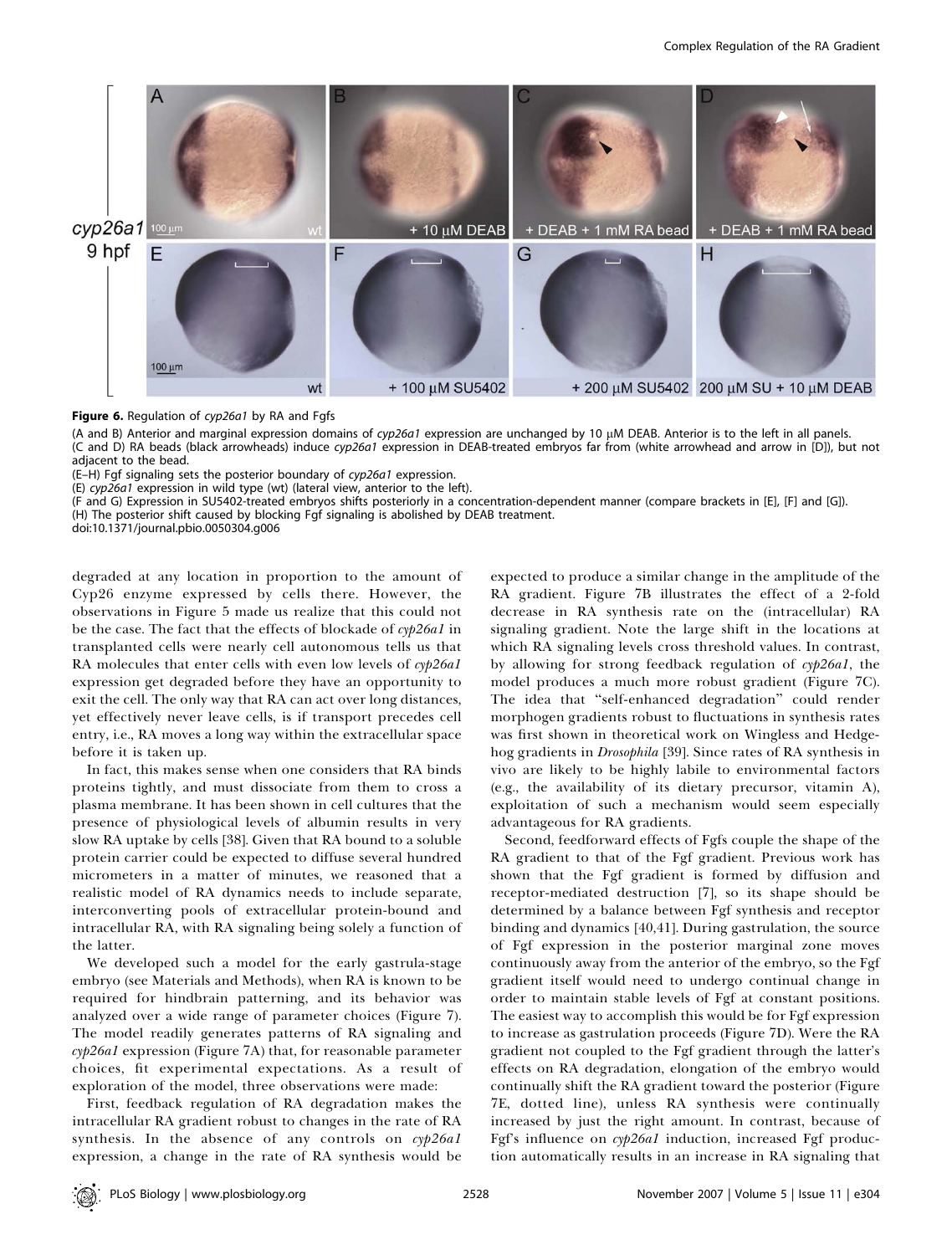

#### Figure 7. Modeling the RA Morphogen Gradient

A one-dimensional mathematical model of the gastrula-stage zebrafish embryo was developed that incorporates RA synthesis, diffusion, cell permeation, degradation, and signaling; a stable Fgf gradient; and expression of cyp26a1 under the control of RA and Fgf signaling, as well as other position-specific cues (see Materials and Methods). In each panel, anterior is to the left and posterior to the right. On the abscissa, zero represents the posterior boundary of the domain of high, anterior cyp26a1 expression (approximately the r1/r2 border), which is set independently of RA. Values on the ordinate are in arbitrary units. Fgf concentration is shown in green, Cyp26a1 in blue, extracellular RA ([RA]<sub>out</sub>) in black, and RA signaling (a function of intracellular RA) is shown in red. Parameter values common to all panels are given in Materials and Methods.

(A) Typical patterns of RA signaling and cyp26a1 expression generated by the model. Note the presence of low-level cyp26a1 expression that declines from anterior to posterior.

(B and C) Feedback and feedforward regulation of cyp26a1 expression leads to robustness to RA synthesis rates. In both panels, the dashed curves show the effects of a 2-fold decrease in RA production. In (B), cyp26a1 is taken to be constant over the interval  $0 < x < 360 \mu m$ , whereas in (C), it is regulated as prescribed by the model. Note the dramatic increase in robustness in (C).

(D and E) Effect of embryo elongation on Fgf and RA gradients. In both panels, solid lines are calculated for a posterior margin at 400 µm; dashed lines for a posterior margin at 450 um. In (D), the dashed line is calculated using a rate of Fgf synthesis 2.75 times higher than for the solid line; this is to the degree of increase that would be required to compensate for the rearward movement of the Fgf source. (E) shows that, using the same sets of parameters, the RA gradient automatically compensates for the rearward movement of the RA source, without any need for readjustment of RA synthesis. For comparison, the dotted line shows what would happen to the RA gradient were there no such compensation. (F and G) RA supplied in a completely delocalized manner can produce a relatively normal morphogen gradient. (F) is a modification of (A), in which the endogenous posterior source of RA (from 360  $< x <$  400) has replaced by a constant influx of RA at all locations. For an appropriate rate of exogenous RA influx, relatively normal patterns of RA signaling and cyp26a1 expression ensue, despite the lack of an extracellular RA gradient. This is particularly true at anterior locations, as shown in (G), in which the RA signaling gradients from (A) and (F) are compared (solid and dashed curves, respectively). (H) RA signaling gradients produced by delocalized RA are robust to rates of RA influx. Like gradients produced by endogenous RA (C), gradients produced by exogenous, delocalized RA are also predicted to be robust (solid curve is RA signaling from [F]; dashed curve shows the effect of a 2-fold decrease the in the rate of RA influx). Values of parameters that differed between panels were  $\beta = 1$  ([A–E] and solid curve in [G]) or 0.5 ([F], [H], and

dashed curve in [G]);  $x_f = 400 \mu m$  ([A–C] and [F–H]) or 450  $\mu m$  (D–E);  $f_0 = 0$  (B), 400 ([A], [C], [F–H], and solid curves in [D] and [E]), or 1,100 (dashed curves in [D] and [E]);  $k_{\text{deg}} = 500 \text{ sec}^{-1}$  ([A] and [C–G]) or 0.03 sec<sup>-1</sup> (B);  $k_{\text{max}} = 0.001$  ([A] and [C–G]) or 4 (B);  $V(x) = 5$  for  $x > x_f - 40$ , zero otherwise ([A], [D], [E],

and solid curves in [B], [C], and [G]), 2.5 for  $x > x_f - 40$ , zero otherwise (dashed curves in [B] and [C]), 0.2 for all x ([F], dashed curve in [G], and solid curve in  $[H]$ ), or 0.1 for all x (dashed curve in  $[H]$ ).

doi:10.1371/journal.pbio.0050304.g007

compensates for axis elongation (Figure 7E, dashed line). In effect, the RA gradient becomes entrained to the Fgf gradient.

Third, even an embryo that makes no RA and is bathed in uniform RA will generate a relatively normal RA signaling gradient. A remarkable consequence of the entrainment of the RA gradient to the Fgf gradient is that replacement of the endogenous RA source at the posterior with a spatially uniform influx of RA into the extracellular space still produces a marked posterior-to-anterior gradient of intracellular RA (Figure 7F). At appropriate doses of exogenous RA, the RA signaling gradient will closely resemble the endogenous one, especially at anterior sites (Figure 7G). This effect nicely reconciles data showing that RA acts in a concentration-dependent manner [12,17–21] with observations that uniform administration of RA can effectively rescue pattern in RA-deficient embryos [8–12].

Furthermore, because of the feedback effect of RA on its own degradation, the exogenous gradient can be expected to be as robust to RA dosage as the endogenous one (compare Figure 7H and 7C). Indeed, marked robustness of rescue by exogenous RA can be demonstrated experimentally (Figure S3): when DEAB-treated embryos were exposed to exogenous RA starting at 4 hpf, relatively normal hindbrain patterning was restored over an 8-fold range (0.625–5 nM) of RA concentrations. Hernandez et al. [8] reported similar rescue over a 20-fold RA range (0.5–10 nM), using embryos treated at slightly later stages (5.3 hpf). We interpret such robustness not as an indication that RA acts in a concentration-independent manner, but rather that the distribution and concentration of RA within cells is controlled through RA- and Fgf-signaling– dependent control processes, such as those described here.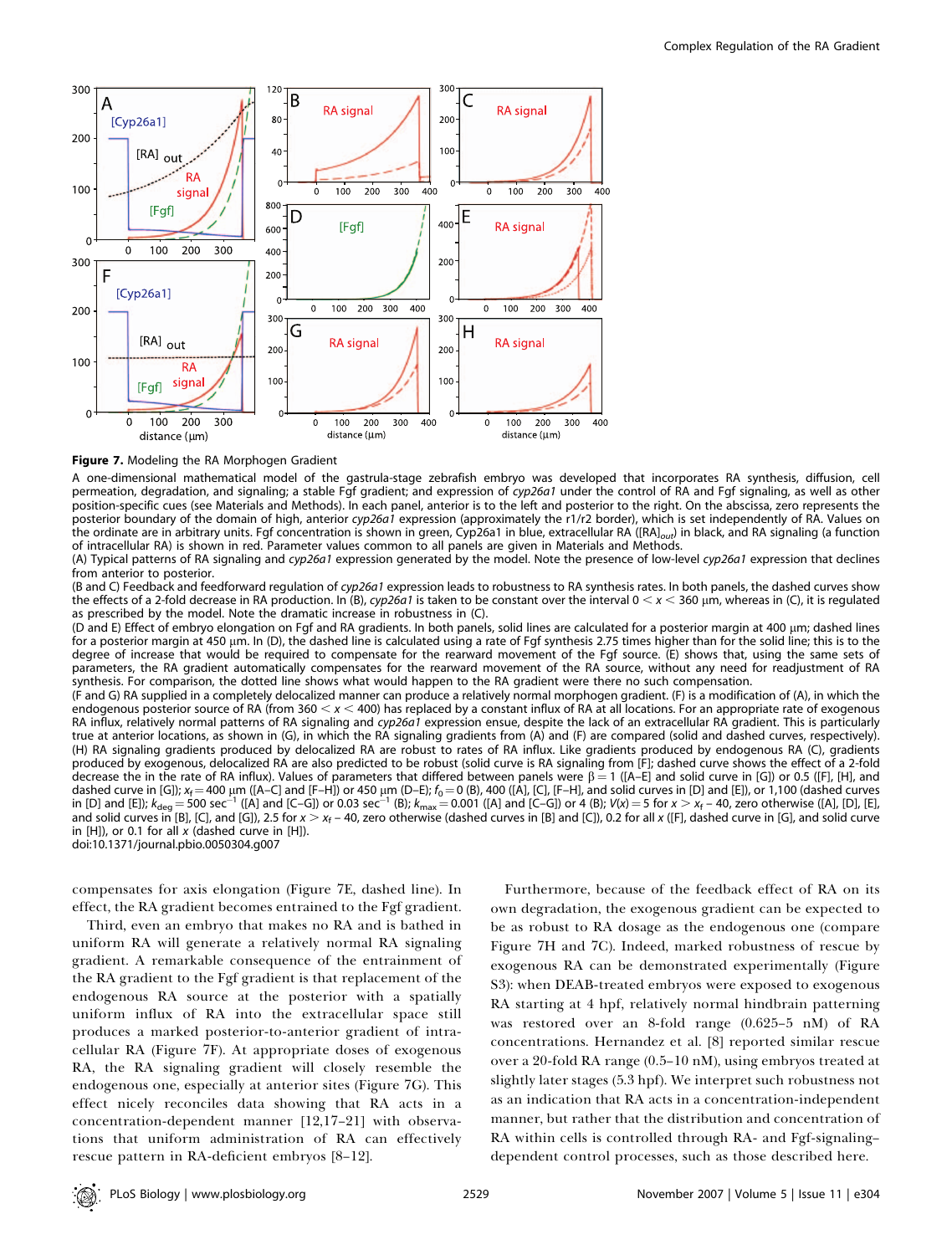

**Figure 8.** Model of Hindbrain Patterning by RA

(A) Diagram of interactions between RA, Fgf, and cyp26a1. Only those shown in blue are included in the mathematical model; dotted lines are extrapolated from other animal models.

(B) Schematics illustrate dorsal views of gastrulating embryos and corresponding gradients, anterior to the left. RA is produced by Aldh1a2 in somitic mesoderm (red) and diffuses through the neurectoderm. Cyp26a1 (blue) degrades RA at differing rates to produce a gradient across the hindbrain that specifies rhombomere fates. The regulation of cyp26a1 by both Fgf and RA signaling creates a robust RA gradient that grows appropriately as the A–P axis of the embryo elongates.

doi:10.1371/journal.pbio.0050304.g008

#### Discussion

## RA and Fgf Collaborate to Produce a Robust Patterning System

The classical view of a morphogen is a molecule with a graded distribution that acts in a concentration-dependent fashion to assign positional identities to a field of cells [42]. The question of whether RA is a morphogen has been controversial in a number of contexts, including patterning of the limb, heart, and brain [8,12,43–47]. Because RA so often acts together with other signaling molecules—such as Fgfs, Hedgehogs, and Bmps—to influence patterning, the issue of whether RA plays an instructive or merely permissive role in conveying positional information is a continual source of debate. Here, we suggest that the key to resolving this debate—in the hindbrain at least—is to treat RA and Fgf as a single, integrated morphogen system, in which an RA gradient assigns positional identities, but the shape of the RA gradient is established collaboratively by RA and Fgf through their control of cyp26a1 expression (Figure 8).

This view reconciles several observations: It agrees with experimental evidence that RA and Fgf both promote posterior identity, with RA acting downstream of Fgf [6]. It accommodates data that RA acts over long range to produce graded outputs (Figures 1 and 2), and that both Fgf and RA control the distribution of RA-degradative enzymes (Figures 3–5). Perhaps most importantly, it explains how administration of uniform, exogenous RA can rescue patterning that is normally driven by RA synthesized in a localized fashion (Figure 7). This view also provides a mechanism by which the RA gradient can grow over time during gastrulation (Figure 8B)—a key element of the hindbrain patterning model of Maves and Kimmel [12]—without the need for complex regulation of RA synthesis. Although this still requires Fgf signaling to increase during gastrulation, the known coupling of Fgf signaling to gastrulation movements provides a means by which such increases may be coordinated [48,49].

regulation of RA degradation in a manner that provides for robustness to uncertain levels of RA synthesis. Evidence that RA synthesis is highly susceptible to fluctuations in levels of dietary precursors includes the fact that high doses of vitamin A readily produce retinoid teratogenicity in mammals [50]. Moreover, in the zebrafish embryo, even modest increases in intracellular levels of the RA precursor retinal lead to strong posteriorization if Cyp26a1 function is blocked [8]. Although the latter effect has been interpreted as evidence that Cyp26a1 exists to protect embryos from teratogenicity, it is also a consequence of our model in which Cyp26a1 plays a central role in controlling the shape of an RA gradient. Surprisingly, this role is not one in which Cyp26a1 simply acts as a sink for extracellular RA, since removing Cyp26a1 function in transplanted cells has nearly cell autonomous effects (Figure 5). This suggests that RA degradation within a cell does not greatly affect the concentration of RA within a neighboring cell and that RA must act over long distances by traveling within the extracellular space before it enters cells.

Indeed, our results agree with those of Sirbu et al. [25], Hernandez et al. [8], and others in emphasizing the importance of localized degradation in controlling RA signaling in the developing hindbrain. Unlike Hernandez et al. [8], however, we find no need to reject the idea of an RA gradient in favor of a model driven by the sequential appearance of sharp boundaries of  $\epsilon \psi/26b1$  and  $\epsilon \psi/26c1$  expression. In fact, an RA gradient primarily controlled by early, smoothly graded Cyp26a1 activity better explains the relatively mild hindbrain phenotypes of cyp26b1lcyp26c1 double morphants, and the requirement for cyp26a1 to be functional for global RA treatments to rescue RA-deficient embryos.

## Towards a More Complete Understanding of RA Patterning Systems

In the present study, a mathematical model was used to explore the consequences of feedforward and feedback effects of Fgf and RA on hindbrain patterning. Such a model is not intended to represent a complete or accurate picture of

Central to the mechanism proposed in this study is the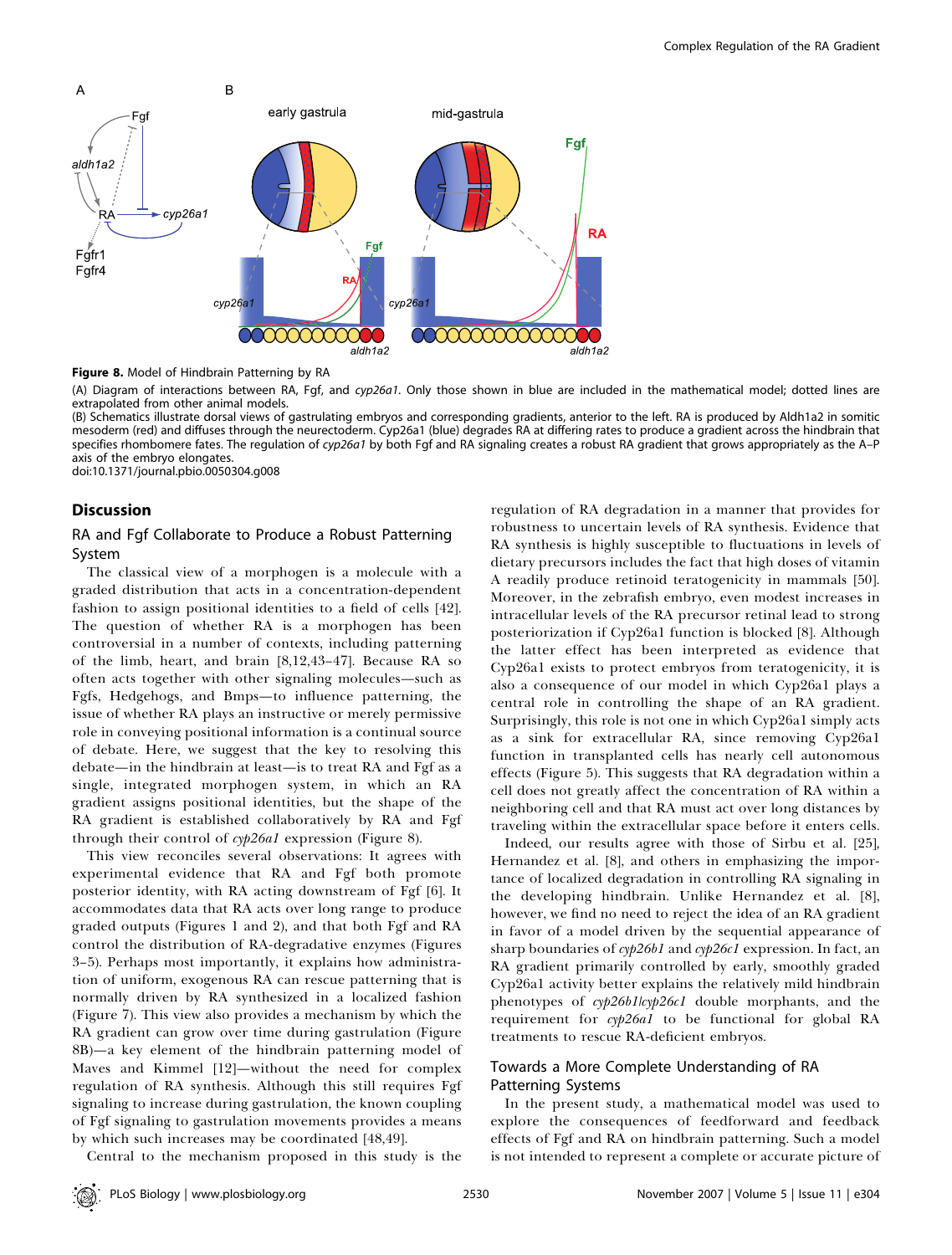the early embryo, but simply to elucidate how interacting signaling pathways might work together to achieve useful ends. In fact, there is evidence that the regulatory interactions in this system go well beyond those explicitly modeled here (Figure 8A). For example, there is evidence that RA signaling inhibits expression of the RA biosynthetic enzyme *aldh1a2* [37], which is likely to further decrease the sensitivity to RA synthesis to RA precursor levels. RA may affect the expression of Fgfs, and Fgf signaling is required for the expression of aldh1a2 [51]. RA signaling also appears to have complex effects on the expression of Fgf receptors [51]. Determining whether these effects contribute to robustness, to the coupling between RA and Fgf gradients, or to the performance of other tasks, awaits further experimental and computational work.

It should also be noted that, whereas the present model treats the RA gradient as a system operating near its steady state, the rapidity with which gastrulation proceeds in the zebrafish raises the possibility that patterning occurs under pre–steady-state conditions. Interestingly, recent theoretical work suggests that responses to morphogen gradients in the pre–steady-state regime can be much more robust than those at steady state [52], and preliminary calculations confirm that this is true for the RA gradient model described here (unpublished data). Thus, the sources of robustness in RA gradients may be many and varied.

Collaboration between RA and Fgfs appears to be emerging as a common motif in vertebrate pattern formation, not only in the nervous system (e.g., hindbrain, forebrain, ventral retina, and tailbud), but elsewhere (e.g., somites, heart, pancreas, and limbs). Intriguingly, the details of the interactions between RA and Fgfs are often quite different in different systems. For example, RA and Fgf gradients with opposite, rather than parallel, orientation are thought to play key roles in the patterning of somites, and recent modeling studies have provided insights into the tasks such an arrangement can accomplish [53,54]. It will be interesting to see whether or not there are common regulatory loops and control mechanisms in all RA/Fgf systems. It will also be interesting to see whether or not analogous collaborative relationships exist among other morphogens that pattern animal embryos.

#### Evolution of the RA Gradient System

The roles of Fgf and RA in A–P patterning appear to have arisen in the deuterostome lineage, as protostomes (e.g., nematodes and arthropods) apparently lack both RARs and the enzymes that synthesize RA [55]. Yet nuclear hormone receptors, including Retinoid X receptors (RXR)s, are expressed throughout the animal kingdom and serve in the detection of both endogenous hormones and environmental compounds [56,57]. Invertebrates also use cytochrome p450 enzymes to oxidize a wide variety of endogenous and environmental compounds [58,59]. Our results suggest that the initial step in the evolution of the RA gradient system may have occurred when one of these enzymes happened to fall under the control of an ancestral A–P patterning system, so that its expression in embryos became graded from posterior to anterior. As a result, any environmental substance that it degraded would automatically form a gradient within the embryo, the shape of which would be read out at the transcriptional level through RXR-mediated signaling. In this way, a primitive RA-like gradient system could be established that was later refined, e.g., by developing ways to store the

precursor of the compound, and produce an active form of it at one end of the embryo.

Although we can only speculate as to the advantage gained by incorporating RA into a preexisting A–P patterning system, we note that Kerszberg [60] showed that gradients of nuclear hormone receptor ligands have an intrinsic ability to form domains of gene expression with multiple sharp boundaries. Bringing RA into A–P patterning may thus have been critical in the evolution of the highly subdivided, rhombomeric organization of the vertebrate hindbrain.

#### Materials and Methods

Animals. Embryos were obtained in natural crosses and staged according to Kimmel et al. [61]. rare:yfp (Tg(RARE-gata2:NTD-eYFP)-ZDB-LOCUS-051209–1) fish [30] were a kind gift of E. Linney.

Morpholinos. Antisense MOs were designed to translation start sites in cyp26b1 (5'-TCAAAACTCTCGAAGAGCATGGCTG-3') and cyp26c1/d1 (5'-AAATCGTGCCCGAACATCTCGAACG-3'). aldh1a2and cyp26a1-MOs have been described [11,24]. MOs were dissolved in Danieau buffer; 0.5 nl of solution was injected at the one-cell stage.

Cell transplantation. rare:yfp experiments. Wild-type donor embryos were injected at the one-cell stage with a mixture of 1.5% TRITCdextran (neutral, 10,000  $M_r$ ), 1.5% biotinylated-dextran (lysinefixable, 10,000  $M_r$ ), and 2 ng of *aldh1a2* RNA, and treated with 10 nM retinol (vitamin A). rare: yfp host embryos were injected with 1 ng of aldh1a2-MO. At sphere stage, embryos were mounted in 3% methylcellulose, and 30–50 cells were transplanted from the margins of labeled donor embryos to the margins of unlabeled hosts. Postgastrula transplants were performed by mounting embryos in 0.75% low-melt agarose, and cells were transplanted from the somites of donor embryos into the forming somites of host embryos. Transplanted embryos were mounted in 1.5% agarose for analysis by confocal microscopy (using a Zeiss LSM510Meta). Images were processed, and the fluorescence intensity graph was produced using ImageJ software (http://rsb.info.nih.gov/ij/).

cyp26a1-MO experiments. Wild-type donor embryos were injected at the one-cell stage with a mixture of 1.5% Fluor-ruby-dextran (lysinefixable, 10,000  $M_r$ ), 1.5% biotinylated-dextran (lysine-fixable, 10,000  $M_r$ ), and 2 ng of cyp26a1-MO. At  $30\%$ –50% epiboly (4.7–5.3 hpf), 30– 50 cells were transplanted from the margins of labeled donor embryos to the margins of unlabeled wild-type hosts. Transplanted embryos were fixed at 90% epiboly (9 hpf) and stained for hoxb1b expression by in situ hybridization.

Pharmacological treatments. The following stock solutions were stored in DMSO at -80 °C: 10 mM 4-(diethylamino)-benzaldehyde (DEAB; Acros organics), 10 mM all-trans retinoic acid (RA; Sigma), and 10 mM SU5402 (CalBiochem). These were diluted in Embryo Medium (EM) for treatments. Sibling controls were incubated in corresponding dilutions of DMSO. All incubations were done in the dark.

Bead implantation. AG 1-X8 ion-exchange beads (formate form; BIORAD) were soaked in different concentrations of all-trans RA in EM for 1 h (control beads were incubated in similar amounts of DMSO in EM). Beads were rinsed in EM for 5 min before implantation. Embryos were mounted in 3% methylcellulose, a small slit was cut in the epidermis with a tungsten needle, and an RA/DMSO-coated bead  $(40-60 \mu m)$  in diameter) was inserted through the slit. Embryos were then incubated at 28.5  $^{\circ}$ C in the dark prior to fixation.

Whole-mount in situ hybridization. In situ hybridization was carried out as described previously [62]. Probes included hoxb4, hoxb5a, and hoxd4a [31],  $cyp26a1$  [6],  $cyp26b1$  (IMAGEclone3722563; EcoRI, SP6), cyp26c1/d1 [63], hoxb1b [64], krox-20/egr2b [65], and pax2a [66] . Images were taken and measurements were made using Openlab software (http://www.improvision.com/products/openlab/). Ranges of hox gene induction (e.g., assayed as the distance from the edge of the bead to the most distant hox-expressing cell) were compared using a two-tailed Student t-test.

Modeling. The RA gradient in the gastrula was modeled as a onedimensional reaction diffusion system (cf. [41,67,68]) represented by the following equations.

$$
\frac{\partial [\text{RA}]_{\text{out}}}{\partial x^2} = D \frac{\partial^2 [\text{RA}]_{\text{out}}}{\partial x^2} + V(x) - (1 + \beta) k_\text{p} [\text{RA}]_{\text{out}} + k_\text{p} [\text{RA}]_{\text{in}} \tag{1}
$$

$$
\frac{\partial [\text{RA}]_{\text{in}}}{\partial t} = k_{\text{p}} [\text{RA}]_{\text{out}} - (k_{\text{p}} + [\text{Cyp}]) [\text{RA}]_{\text{in}} \tag{2}
$$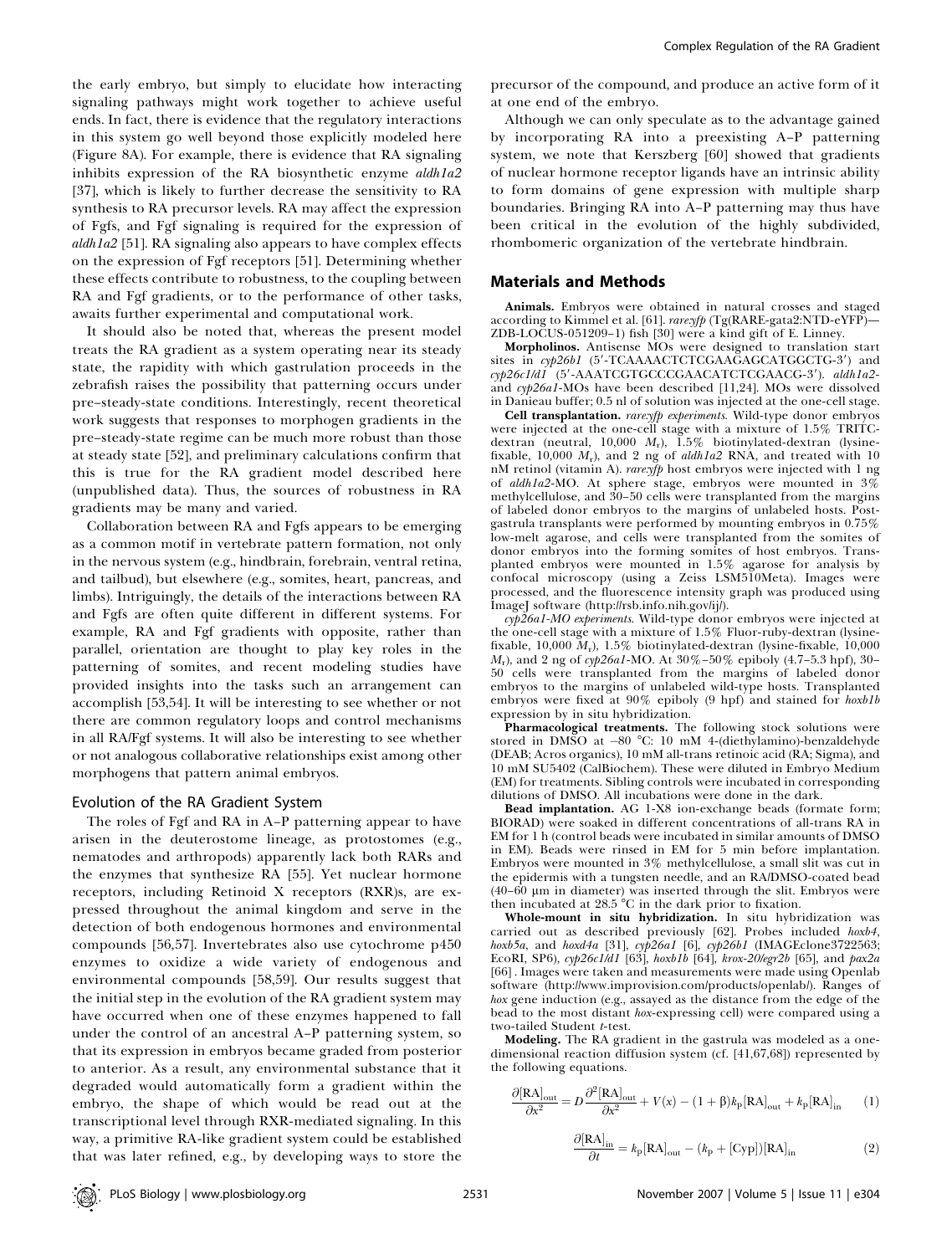[Cyp] = 
$$
\begin{cases} k_{\text{deg}} \left( \frac{g \text{RA}_{\text{signal}}}{g \text{RA}_{\text{signal}} + 1 + f_0 e^{-l(x_f - x)}} \right), \ 0 < x < x_f - 40; \\ k_{\text{max}}, & x < 0 \text{ or } x_f - 40 < x < x_f \end{cases} \tag{3}
$$

$$
RA_{signal} = ([RA]_{in})^{n}
$$
 (4)

[RA]out and [RA]in represent extracellular and intracellular concentrations, respectively, of RA; RAsignal represents the strength of the RA signal (which may or may not vary linearly with  $[RA]_{in}$ , in accordance with exponent n); and [Cyp] represents the intracellular concentration of Cyp26a1.  $D$  is the effective extracellular diffusion coefficient of RA;  $V(x)$  is the rate of production of RA at position  $x$ , typically taken to be a constant in a fixed posterior domain and zero elsewhere;  $k_p$  is a first-order permeability coefficient that lumps together the processes of RA dissociation from protein, association with and diffusion through the plasma membrane, and reassociation with protein on the other side of the membrane; and  $k_{\text{deg}}$  is a degradation constant for intracellular RA. Effects of [RA]<sub>in</sub> and Fgf on cyp26a1 expression are captured through multiplication of the parameter  $k_{\text{deg}}$  by the expression containing  $\gamma$ ,  $f_0$ ,  $\lambda$ , and  $x_f$ . Here  $\gamma$  is sensitivity to  $\tilde{R}A_{signal}$ -mediated feedback;  $f_0$  represents the sensitivity of feedback to Fgf;  $\lambda$  is the length constant of the Fgf gradient (the inverse of the distance over which it drops to  $e^{-1}$  of its initial value); and  $x_f$  is the location along the Fgf gradient where [Fgf] =  $f_0$ . The parameter  $\beta$  is introduced to allow the effective rate constant for flux of RA out of the extracellular space to be higher than for flux into the intracellular space (to capture the fact that some endogenous RA should leave the extracellular space entirely, e.g., by diffusing out of the embryo, or into long-term capture in yolk).

The x-axis is taken to represent the A–P axis of the gastrula-stage embryo, with  $x = 0$  corresponding to the posterior border of an anterior domain of high cyp26a1 expression (approximately the r2/r3 boundary), and  $x = x_f$  at the posterior margin. The boundary of a second domain of high cyp26a1 expression is placed 40 µm from the posterior margin. The value of [Cyp] in both of these domains is fixed at  $k_{\text{max}}$ . A no-flux boundary condition is placed at  $x = -200$  (to represent the fact that the problem could be viewed as symmetrical about the anterior-most point of the embryo). At the posterior margin, it was assumed that extracellular RA could only leave the embryo by diffusing through cells, so a ''leaky'' posterior boundary condition was used, in which the parameter  $k_p$  captured the rate constant of leakage.

Steady-state solutions to the equations were obtained numerically using Mathematica software by solving the time-dependent equations for sufficiently long times that results no longer changed significantly (typically after a few hours). In some cases, steady-state calculations were done directly using a Matlab boundary value ODE Solver. Parameter values were manually explored over several orders of magnitude. In all panels of Figure 7, parameter values were  $D = 18$ <br> $\mu$ m<sup>2</sup>sec<sup>-1</sup>,  $n = 2$ ,  $\lambda = 0.019$   $\mu$ m<sup>-1</sup>,  $k$ <sub>p</sub> = 10<sup>-4</sup>sec<sup>-1</sup>, and  $\gamma = 2.5 \times 10^{-5}$ . (Other parameter values are given in the figure legend.) The choice of modest cooperativity in signaling  $(n = 2)$  acknowledges the intrinsic capabilities of nuclear hormone receptors [60], but is not, in fact, required to produce the qualitative findings of this study. It should be noted that the length scales of the RA gradients produced in Figure 7 are determined largely by the length scale of the Fgf gradient (1/ $\lambda$ ), which was chosen arbitrarily, and the diffusion coefficient D of protein-bound RA, which is not known accurately. Accordingly the micrometer values on the abscissa should be taken as essentially arbitrary and easily adjustable to be several fold smaller or larger through modest changes in these parameter values.

#### References

- 1. Cox WG, Hemmati-Brivanlou A (1995) Caudalization of neural fate by tissue recombination and bFGF. Development 121: 4349–4358.
- Lamb TM, Harland RM (1995) Fibroblast growth factor is a direct neural inducer, which combined with noggin generates anterior-posterior neural pattern. Development 121: 3627–3636.
- 3. McGrew LL, Lai CJ, Moon RT (1995) Specification of the anteroposterior neural axis through synergistic interaction of the Wnt signaling cascade with noggin and follistatin. Dev Biol 172: 337–342.
- 4. Koshida S, Shinya M, Mizuno T, Kuroiwa A, Takeda H (1998) Initial anteroposterior pattern of the zebrafish central nervous system is determined by differential competence of the epiblast. Development 125: 1957–1966.
- 5. Kiecker C, Niehrs C (2001) A morphogen gradient of Wnt/beta-catenin signalling regulates anteroposterior neural patterning in Xenopus. Development 128: 4189–4201.

#### Supporting Information

Figure S1. Induction of rare:yfp Reporter at Gastrula Stage

(A–C) Implantation of a bead soaked in 10 mM RA at 8 hpf induces YFP expression after 2 h. Single confocal sections show nuclear YFP expression (A) and cells labeled with BODIPY-TR (B). (C) Merged image. dashed circle indicates the position of the implanted bead.

Found at doi:10.1371/journal.pbio.0050304.sg001 (5.7 MB TIF).

Figure S2. Response of cyp26a1 to Global RA Treatment

(A–D) cyp26a1 is up-regulated in a concentration-dependent manner that also depends on a cell's position in the embryo (compare [B], [C], and [D] to [A]).

Found at doi:10.1371/journal.pbio.0050304.sg002 (3.1 MB TIF).

Figure S3. Global RA Treatments Rescue Hindbrain Segmentation over a Wide Range of Concentrations

Embryos were treated at 4 hpf with DEAB either with or without a low concentration of RA between 0.625–20 nM, fixed at 19 hpf, and pattern was assessed by in situ hybridization for hoxd4a (blue; r6/7 boundary), krox-20 (egr2b, red; r3 and r5), and pax2a (red; midbrainhindbrain boundary).

(A) Wild-type expression.

(B) DEAB-treated embryos show loss of r5–r7.

(C–F) Concentrations from 0.625–5 nM rescue wild-type patterning to the same extent.

(G–H) Higher concentrations produce anterior defects.

Found at doi:10.1371/journal.pbio.0050304.sg003 (9.5 MB TIF).

#### Accession Numbers

The GenBank (http://www.ncbi.nlm.nih.gov/Genbank) accession numbers for the genes discussed in this paper are aldh1a2 (NM\_131850),  $\exp 26a1$  (NM\_131146),  $\exp 26b1$  (NM\_212666),  $\exp 26c1$ (NM\_001029951), hoxb1b (NM\_131142) hoxb4 (NM\_131118), hoxb5a (NM\_131101), hoxd4a (NM\_130757), krox-20/egr2b (NM\_130997), and pax2a (NM\_131184).

The ZFIN (Zebrafish Model Organism database; http://www.zfin. org) ID numbers are aldh1a2 (ZDB-GENE-011010-3), cyp26a1 (ZDB-GENE-990415–44), cyp26b1 (ZDB-GENE-990415–44), cyp26c1 (ZDB-GENE-050714–2), hoxb1b (ZDB-GENE-980526–290), hoxb4 (ZDB-GENE-990415–105), hoxb5a (ZDB-GENE-980526–70), hoxd4a (ZDB-GENE-980526–214) krox-20/egr2b (ZDB-GENE-980526–283), and pax2a (ZDB-GENE-990415–8).

#### Acknowledgments

We are grateful to Elwood Linney for the rare:yfp fish, and Yasuhiko Kawakami for the cyp26c1 cDNA. We thank Frederic Wan for insights into the dynamics of gradient formation, and Ira Blitz and members of the Schilling lab for critical reading of the manuscript.

Author contributions. RJW, ADL and TFS conceived and designed the experiments and wrote the paper. RJW performed the experiments. RJW, QN, ADL, and TFS analyzed the data. QN and ADL contributed reagents/materials/analysis tools.

Funding. This work was supported by the National Institutes of Health grants NS-41353 to TFS and GM67247 and GM76516 to QN and ADL.

Competing interests. The authors have declared that no competing interests exist.

- 6. Kudoh T, Wilson SW, Dawid IB (2002) Distinct roles for Fgf, Wnt and retinoic acid in posteriorizing the neural ectoderm. Development 129: 4335–4346.
- 7. Scholpp S, Brand M (2004) Endocytosis controls spreading and effective signaling range of Fgf8 protein. Curr Biol 14: 1834–1841.
- 8. Hernandez RE, Putzke AP, Myers JP, Margaretha L, Moens CB (2007) Cyp26 enzymes generate the retinoic acid response pattern necessary for hindbrain development. Development 134: 177–187.
- 9. Niederreither K, Vermot J, Schuhbaur B, Chambon P, Dolle P (2000) Retinoic acid synthesis and hindbrain patterning in the mouse embryo. Development 127: 75–85.
- 10. White JC, Highland M, Kaiser M, Clagett-Dame M (2000) Vitamin A deficiency results in the dose-dependent acquisition of anterior character and shortening of the caudal hindbrain of the rat embryo. Dev Biol 220: 263–284.